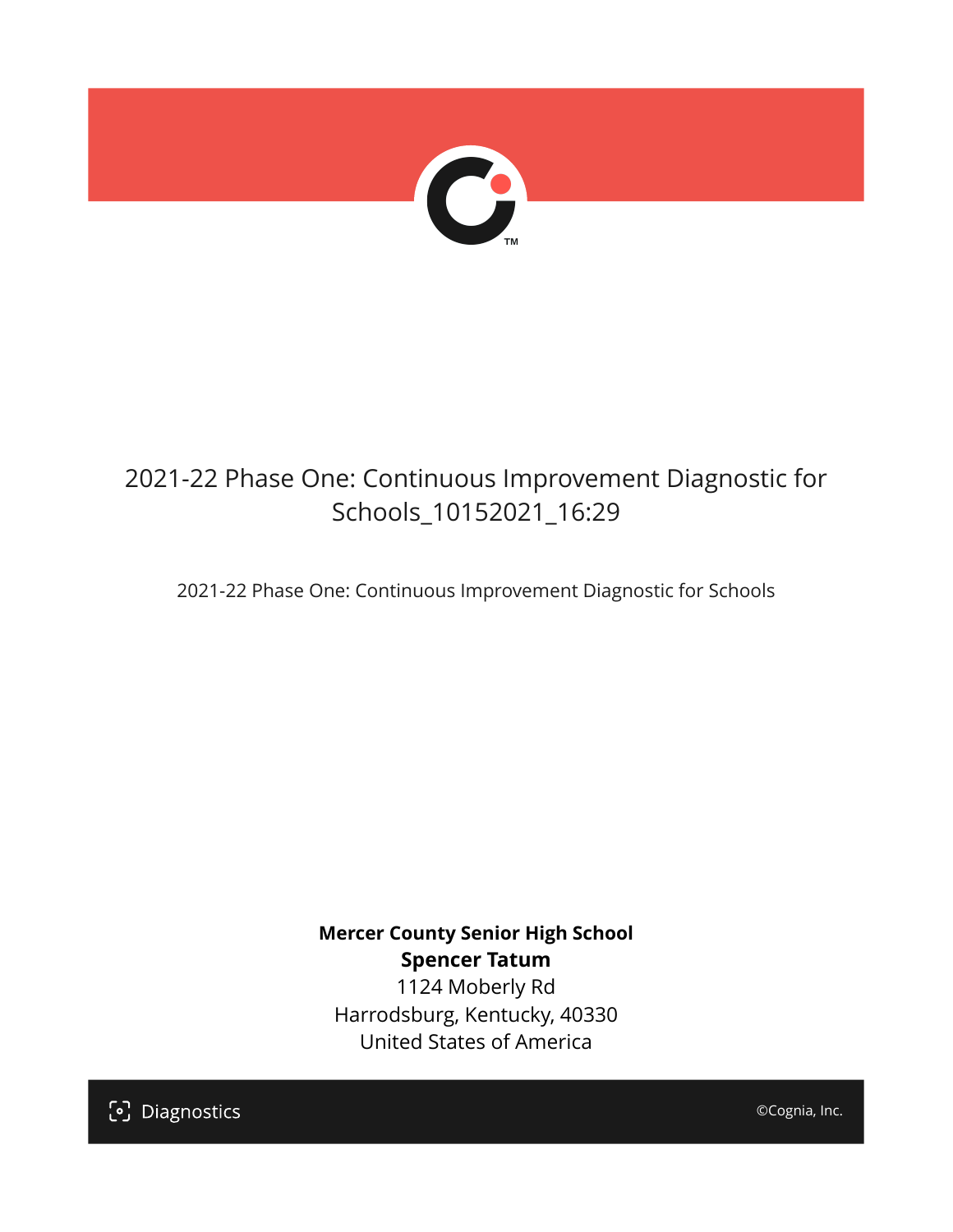2021-22 Phase One: Continuous Improvement Diagnostic for Schools - 2021-22 Phase One: Continuous Improvement Diagnostic for

Schools\_10152021\_16:29 - Generated on 10/26/2021

Mercer County Senior High School

## **Table of Contents**

[2021-22 Phase One: Continuous Improvement Diagnostic for Schools](#page-2-0)[3](#page-2-0)<br>...........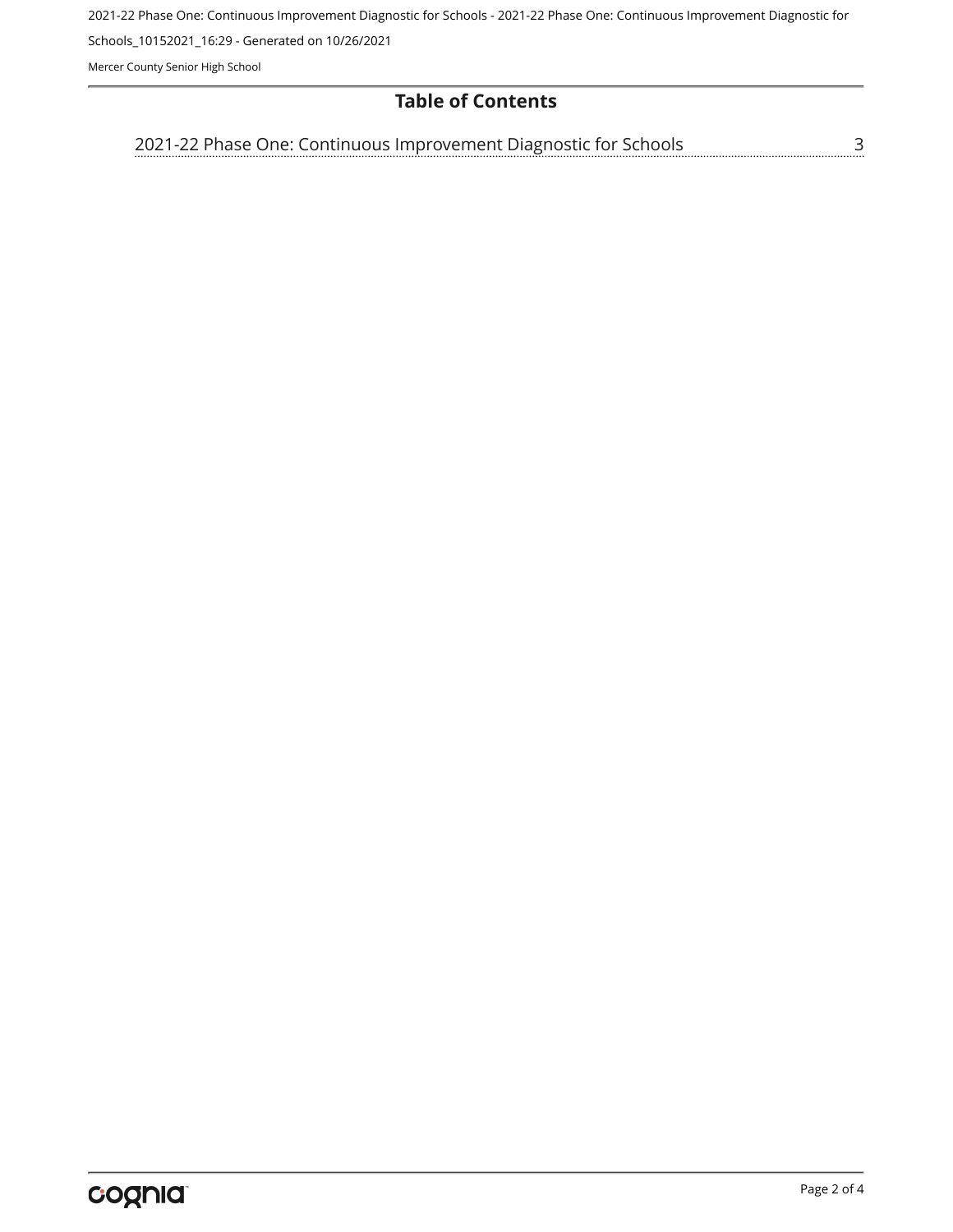2021-22 Phase One: Continuous Improvement Diagnostic for Schools - 2021-22 Phase One: Continuous Improvement Diagnostic for Schools\_10152021\_16:29 - Generated on 10/26/2021 Mercer County Senior High School

<span id="page-2-0"></span>**2021-22 Phase One: Continuous Improvement Diagnostic for Schools**

The **Comprehensive School Improvement Plan or CSIP** is defined as a *plan developed by the school council, or successor, and charter schools with the input of parents, faculty, and staff, based on a review of relevant data that includes targets, strategies, activities, and a time schedule to support student achievement and student growth, and to eliminate gaps among groups of students.*

The comprehensive school and district improvement plan process is outlined in 703 KAR 5:225. The requirements included in the administrative regulation are key components of the continuous improvement process in Kentucky and ultimately fulfillment of school, district, and state goals under the Kentucky State Plan as required by the Every Student Succeeds Act (ESSA).

While the regulation outlines a timeline for compliance purposes, the plan itself is a strategic and proven approach to improve processes and to ensure students achieve. The timeline for the school's 2021-22 diagnostics is as follows:

### **Phase One: August 1 - October 1**

• Continuous Improvement Diagnostic for Schools

### **Phase Two: October 1 - November 1**

- The Needs Assessment for Schools
- School Assurances
- School Safety Report

### **Phase Three: November 1 - January 1**

- Comprehensive School Improvement Plan
- Executive Summary for Schools
- Professional Development Plan for Schools

### **Phase Four: January 1 - December 31**

• Progress Monitoring

*As principal of the school, I hereby commit to implementing continuous improvement processes with fidelity to support student achievement and student growth and to eliminate achievement gaps among groups of students. I also assure that the comprehensive school improvement plan is developed by the school council, (where applicable) with the input of parents, faculty, and staff.*